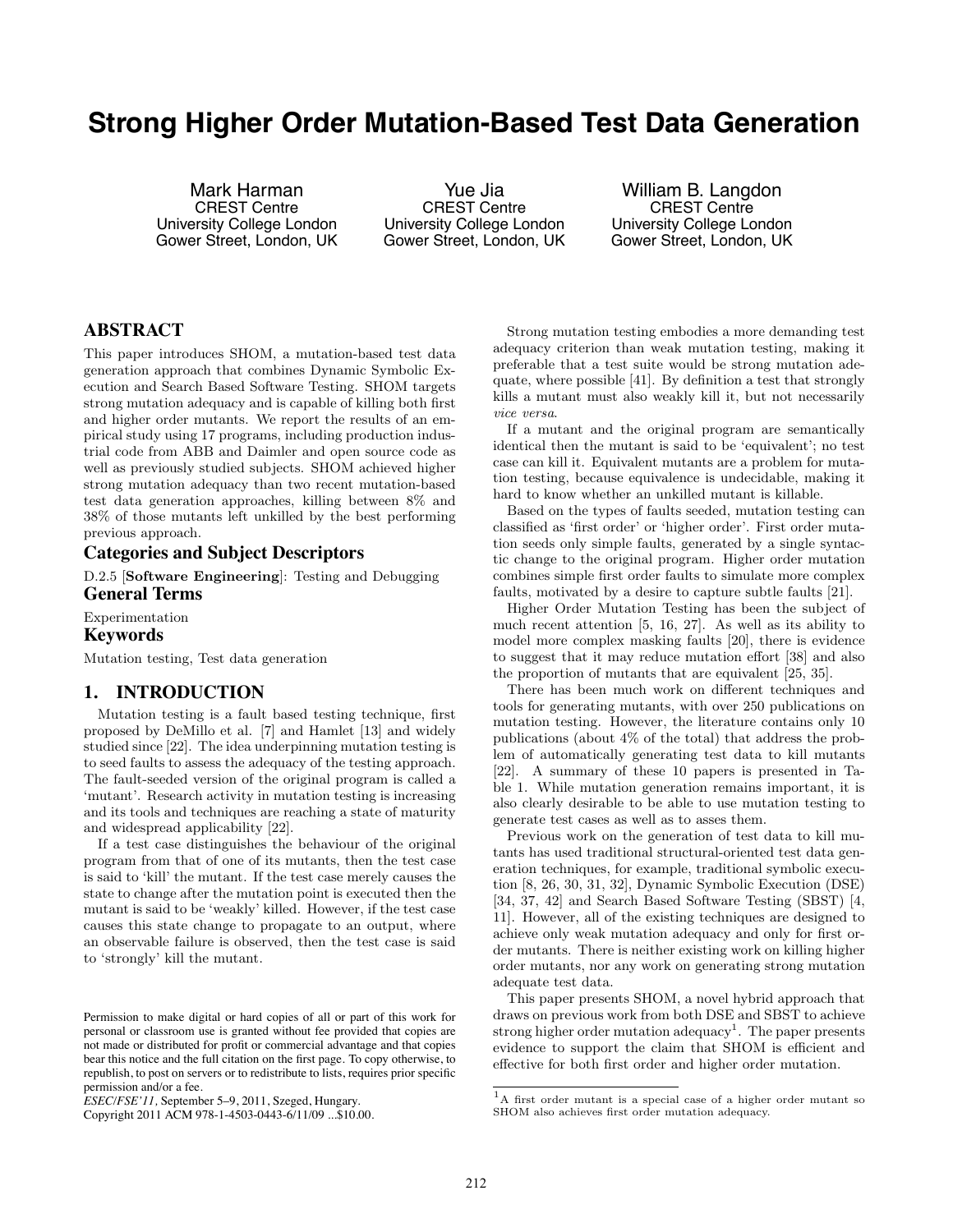The contributions of the paper can be summarised as follows:

- 1. We introduce a hybrid test data generation approach for strongly killing both first order and higher order mutants. We evaluate our approach on 17 subject programs, including 7 real world programs (four from two different closed source industrial systems and three for which source code is publicly available). For backward compatibility with comparable recent studies (that use C) and the older ones (that use Fortran) we also include C versions of 10 of the smaller programs studied in this previous work. However, our study also includes programs an order of magnitude larger than any of these smaller programs.
- 2. We report the results of an empirical evaluation of SHOM's efficiency and effectiveness for strong first order mutation adequacy. The results show that SHOM can kill up to 38% of the first order mutants left unkilled using reachability and infection, which in turn kills up to 36% of the mutants left unkilled using reachability alone.
- 3. We also report the results of a further empirical study of SHOM's efficiency and effectiveness for strong second order mutation adequacy. The results show that SHOM can kill up to 48% of the second order mutants left unkilled using reachability and infection, which in turn kills up to 41% of the mutants left unkilled using reachability alone.

The rest of this paper is organised as follows. Section 2 introduces our hybrid DSE/SBST approach, while Section 3 briefly describes implementation details. Section 4 explains the experimental method, the results of which are discussed in Section 5. Section 6 introduces related work, and the paper concludes with Section 7.

# **2. STRONGLY KILLING HIGHER ORDER MUTANTS USING DSE AND SBST**

We first define a mutant and a higher order mutant and what it means to kill them, before explaining our approach to generating test data using a combination of DSE and SBST to strongly kill higher order mutants.

DEFINITION 1 (FIRST ORDER MUTANT). A first order mutant  $p'$  of a program p is constructed by making a single syntactic change to p. A transformation that produces a mutant from the original program is called a 'mutation operator'.

Of course there remains the question of what is a 'single syntactic change'. There are many definitions of such sets of mutation operators in the literature [1, 33]. For our purposes, it is only important to define first order mutation so that we can define higher order mutation in terms of it. Higher order mutation can only be formally defined with respect to a set of first order mutation operators.

DEFINITION 2 (HIGHER ORDER MUTANT). Given a set of first order mutation operators  $M$ , if a mutant  $p'$  is created from a program p by the application of k operators from M then  $p'$  is said to be a  $k^{th}$  order mutant of  $p$ .

Definition 2 of Higher Order Mutation subsumes Definition 1 of first order mutation because setting  $k = 1$  in Definition 2 yields Definition 1. In general, care will be required to ensure that all of the k mutation operations creates a distinct syntactic change when applied to p. It may also be necessary to define the order of application of the k mutation operators, since different application orders may produce different overall syntactic effect. However, we leave these topics for future studies on higher order mutation.

Higher order mutants are generally easier to kill than first order mutants. However, there also exists a small set of higher order mutants that is harder to kill than the first order mutants from which they are constructed. This type of higher order mutant is known as a subsuming higher order mutant [21]. Figure 1 shows a simple illustrative example of subsuming higher order mutant. Both mutant 1 and mutant 2 are so-called 'dumb' mutants (those which are very easy to kill). In this case both are killed by any and every test cases; the dumbest possible. However, the higher order mutants created by inserting both mutant 1 and mutant 2 together is far from dumb. It is much harder to kill than either of its first order mutants. Essentially, in this sort of situation, fault masking can create subtle higher order bugs from unsubtle first order bugs.

In order to (strongly) kill a first order mutant the killing conditions are well studied in the literature: A test input needs to satisfy following three conditions: Reachability, Infection and Propagation (RIP), each of which subsumes the preceding condition(s):

- 1. Reachability: The location of the mutant in the program must be executed by the test case. We say the mutant is 'reached'. Reaching all mutants of a program can be achieved by any branch adequate test set, so reachability is an instance of branch coverage, which is widely studied in literature [2, 12, 19, 39].
- 2. Infection: Immediately after mutant execution, the original program state and that of the mutant must differ. We say, the mutant 'infects' the state. A test case that achieves infection for a mutant  $m$  is also said to 'weakly kill' the  $m$  [8, 22, 28].
- 3. Propagation: The infected state must propagate to some point in the program at which it can be observed, such as an output statement. A test case that achieves propagation for a mutant  $m$  is also said to 'strongly kill' the m [8, 22, 28].

#### **2.1 Weakly Killing Mutants**

DSE has proved to be an effective means of satisfying both the reachability and infection conditions [12, 39] and, as a result, there has been work on DSE as a technique for achieving weak mutation adequacy [34, 37, 42]. However, it has not been adapted to handle strong mutation.

Our approach uses DSE to generate weakly killing constraints and test data that satisfy them. When generating mutants, properties denoting reachability infection are collected for each mutant. The reachability property is captured by the set of critical predicate nodes that transitively control mutant reachability. This property is generated by traditional control dependence analysis. The second property is the infection constraint which is determined by the specific type of mutant. We use the infection conditions found in the work of DeMillo and Offutt [8].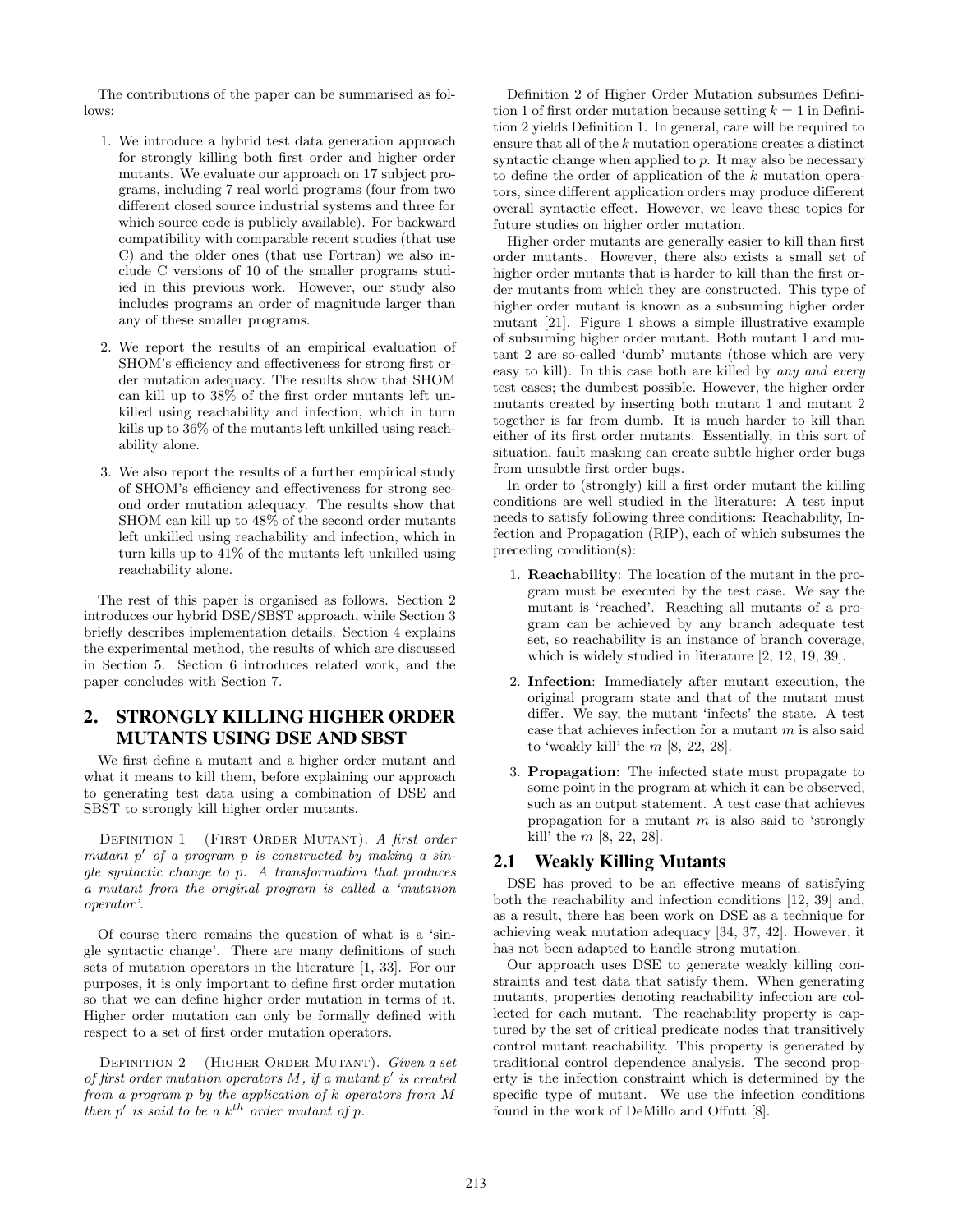Table 1: Mutation-based Test Data Generation. In referring to study example sizes, 'tiny' refers to laboratory programs consisting of a single procedure, while 'small' refers to slightly less trivial laboratory programs. The term 'non-trivial' is reserved for real world programs, neither written by students, nor the experimenters themselves, nor drawn from the 'Siemens Suite'.  $(†)$ The work of Offutt et al. [31, 32] reported basic block and dataflow coverage, but not Mutation Score. (#) The work of Fraser and Zeller achieved (R)eachability and (I)nfection and also a constrained form of (P)ropagation, because it sought to maximize the mutant's effect on assertions, providing a form of propagation and also a way to maximise mutant impact.

| Authors [Ref]                  | Year | —— —————————————————————<br>$(R)$ eaches,<br>$(I)$ nfects,<br>(P)ropagates | Technique                                 | Tool<br>Avail-<br>able?   | Subjects Studied                                                                                        | Subject<br>$Lan-$<br>guage | Largest<br>Subject | Average<br>mutation<br>score                 | $(F)$ irst<br>order /<br>$(H)$ igher<br>order |
|--------------------------------|------|----------------------------------------------------------------------------|-------------------------------------------|---------------------------|---------------------------------------------------------------------------------------------------------|----------------------------|--------------------|----------------------------------------------|-----------------------------------------------|
| DeMillo and<br>Offutt [30, 8]  | 1991 | R,I<br>(Weak)                                                              | Static<br>$Do-$<br>Reduc-<br>main<br>tion | <b>Yes</b>                | 5 tiny examples                                                                                         | Fortran                    | $55$ Lines         | 98%                                          | $\overline{F}$                                |
| Offutt et al.<br>[31, 32]      | 1994 | R.I<br>(Weak)                                                              | Dynamic<br>Domain<br>Reduction            | Yes                       | 12 tiny examples                                                                                        | Fortran                    | 100<br>Lines       | $\overline{\mathrm{Not}}^{\dagger}$<br>given | $\overline{F}$                                |
| Liu et al. $[26]$              | 2006 | R.I<br>(Weak)                                                              | Dynamic<br>Domain<br>Reduction            | $\overline{\text{No}}$    | 5 tiny examples                                                                                         | $\overline{C}$             | 21 Lines           | 95%                                          | $_{\rm F}$                                    |
| Zhang et al.<br>[42]           | 2010 | R.I<br>(Weak)                                                              | $\overline{\text{DSE}}$                   | Yes                       | 5 small examples                                                                                        | C#                         | 472<br>Lines       | 90%                                          | $_{\rm F}$                                    |
| Papadakis<br>et al. [36]       | 2010 | $\overline{\text{R.I}}$<br>(Weak)                                          | $\overline{\text{DSE}}$                   | $\overline{\text{No}}$    | 5 tiny examples plus<br>3 small Siemens suite<br>examples                                               | $\overline{C}$             | 500<br>Lines       | 63%                                          | $_{\rm F}$                                    |
| $SIM$<br>[this paper]          | 2011 | $\overline{\text{R,I,P}}$<br>(Strong)                                      | <b>DSE&amp;SBST</b>                       | $\overline{\mathrm{Yes}}$ | 8 non-trivial exam-<br>ples in Table 2 and<br>10 of the above<br>listed in Table 3 for<br>comparability | $\overline{C}$             | 9,564<br>Lines     | First:<br>69%<br>Second:<br>71%              | F&H                                           |
| Ayari et al.<br>[4]            | 2007 | R.<br>(Weak)                                                               | <b>SBST</b>                               | No                        | 2 tiny examples                                                                                         | Java                       | $72$ Lines         | 88%                                          | $_{\rm F}$                                    |
| Papadakis et<br>al. [37]       | 2010 | R.<br>(Weak)                                                               | $\overline{\text{DSE}}$                   | Yes                       | 10 tiny examples                                                                                        | Java                       | $100$ Loc          | 90%                                          | $\overline{F}$                                |
| Fraser<br>and<br>Zeller $[11]$ | 2010 | $\overline{\text{R.I}}$<br>$(Firm)^{\ddagger}$                             | <b>SBST</b>                               | Yes                       | 2 non-trivial exam-<br>Commons-<br>ples:<br>Math & Joda-Time                                            | Java                       | 412<br>Classes     | 72%                                          | $\overline{F}$                                |

#### **2.2 Handling Higher Order Mutants**

We adopt and adapt the previous work on DSE for first order mutation testing, so that it is able to handle higher order mutants in addition to first order mutants. A higher order mutant,  $m$ , of order  $n$  is a is a composition of  $n$  first order mutants. We shall call these  $n$  first order mutants the 'constituent' mutants of m. For each higher order mutant, there are two important cases to consider: Case 1: There exists a path that traverses all constituent first order mutants. Case 2: There does not exist such a path.

If Case 1 applies, then it is possible that the higher order mutant is a subsuming higher order mutant. A 'subsuming' higher order mutant is one that is harder to kill than any of its first order constituents, due to fault masking among the constituent first order mutants [21]. In testing terms, we may say that 'the sum of the collection of first order mutants is more demanding to test than the union of its parts'. However, if there does not exist a path that passes through all constituent first order mutants then, by definition, they cannot all mask one another and so the 'sum is merely the union of its parts' and is, therefore, easier to kill.

Of course, in Case 2 there could be a path that traverses some subset, S, of the constituent first order mutants, but this would mean that there would also be a lower order mutant composed of precisely the S constituent mutants. If we seek to progressively increase the order of mutants considered, then such a case will already have been encountered. Therefore, we focus our attention on Cases 1 and 2 as defined above.

Suppose a higher order mutant that we seek to weakly kill is constructed from a set of constituent first order mutants  $f_1, \ldots, f_n$ . If there is a path in the control flow graph of the program that passes through all the critical predicate nodes of  $f_1, \ldots, f_n$  then the higher order mutant may be subsuming. This is Case 1. For these higher order mutants, we define the critical predicate nodes of the higher order mutant to be the union of the critical predicate nodes of the  $f_1,\ldots,f_n$ . By extension, the infection constraint of the higher order mutant is the conjunction of the infection constraints of  $f_1, \ldots, f_n$ .

If there is no such path (Case 2), then it is not possible to find a test case that executes all the constituent first order mutants that combine to make the higher order mutant. In this situation, our approach treats the higher order mutant as merely a set of first order mutants; it is killed if any of the constituent first order mutants is killed.

We use a different variant of the DSE algorithm to that previously used for mutation testing [34, 37, 42]. Our reachability approach is the same as previous work and this is inherited from the standard DSE approach to branch coverage [12, 39]. However, we handle infection constraints differently, because we need to retain and extend the constraints for subsequent generation of strongly killing test cases.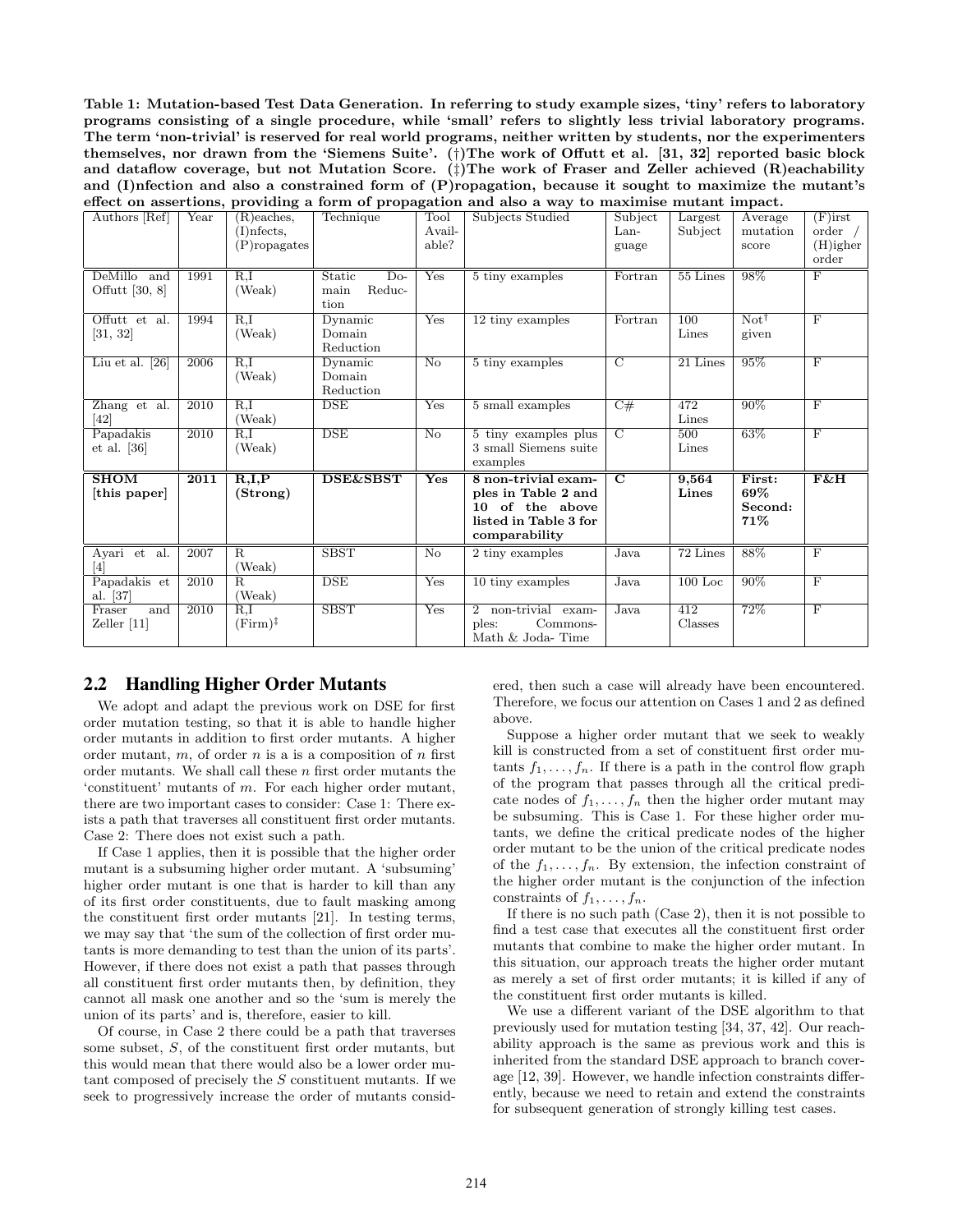Figure 1: Illustrative example: two dumb first order mutants combine to make a subtler second order mutant

| intputs: a, x, y<br>$1 \quad z = x;$                | <b>mutant 1:</b> changes line 1 to $z = ++x$<br><b>mutant 2</b> : changes line 2 to $z = z + -y$<br>mutant 12 (2nd order mutant): combines mutant1 and mutant2 together |                     |                     |                                       |                         |  |  |
|-----------------------------------------------------|-------------------------------------------------------------------------------------------------------------------------------------------------------------------------|---------------------|---------------------|---------------------------------------|-------------------------|--|--|
| 2 $z = z + y$ ;<br>3 if $(a > 0)$<br>return z;<br>4 | inputs  <br>tests                                                                                                                                                       | original            | mutant 1            | output schema<br>mutant 2             | mutant 12               |  |  |
| else<br>Ð.<br>return $2 * x + z$ ;<br>6             | a>0<br>$a\leq 0$                                                                                                                                                        | $x + y$<br>$3x + y$ | $x+y+1$<br>$3x+y+3$ | $\left  x+y-1\right $<br>$3x + y - 1$ | $x + y$<br>$3x + y + 2$ |  |  |
|                                                     |                                                                                                                                                                         | n/a                 | killed by all $ $   | killed by all                         | killed by half          |  |  |

Previous work uses a testability transformation to transform the traditional branch adequacy problem, which is handled well by DSE, into weak mutation adequacy. This is done by simply replacing mutants with additional branches, the predicates of which capture the infection constraint.

Our approach does not transform the program. Rather, once a mutation point is reached, our DSE variant continues to generate test data to satisfy the weak killing constraint. This allows us to retain a mapping of mutants and the corresponding infection constraints, so that we can assess the fitness of each individual mutant when it subsequently comes to the task of propagating infections. The pseudo code of this DSE algorithm is shown in Algorithm 1.

If the DSE approach fails to generate weakly adequate test data for a mutant, we use standard SBST approaches to seek to weakly kill it. This is because it is known [23] that DSE and SBST achieve coverage of distinct, but overlapping, sets of branches. For example, SBST is well adapted to test data generation in the presence of floating point computation. This motivated work on a hybrid DSE–SBST approach, now incorporated into the Pex tool [24].

However, for our experiments (reported in Section 4), we switch off this search based weak killing feature of the SHOM implementation, so that weak adequacy is achieved by DSE alone. This was because we wish to compare the additional effort required and effectiveness achieved in terms of strong adequacy compared to the DSE–only approaches to weak adequacy.

Having used DSE to generate weakly adequate test data our hybrid DSE–SBST approach uses SBST to search for test inputs that propagate infected data states to outputs, thereby transforming weak mutation into strong mutation. The next section explains our SBST approach to strong higher order mutation testing, which lies at the heart of our overall SHOM approach.

#### **2.3 Strongly Killing Mutants**

In order to strongly kill a mutant, its infection must be propagated to an output so that the fault is manifested as a failure. The propagation problem has previously been considered to be hard because there may be infinitely many paths from the infection point to the point at which an output occurs. Therefore, the problem of propagation, for each mutant, can be reduced to the path coverage problem. Even if we approximate path coverage, this process would still have to be repeated for each mutant and so the cost would potentially be prohibitive.

Our approach uses SBST to search for paths from the infection point to the output that are more likely to propagate the infection, based on heuristic assumptions about the differences in paths taken by the original and the mutant, which we seek to maximise using the search.

Algorithm 1 The dynamic symbolic execution algorithm **Require:** the set of critical predicate nodes  $N$  reaching the mutant

| <b>Require:</b> the <i>InfectionConstraint</i> of the mutant         |
|----------------------------------------------------------------------|
| For program P, randomly generate concrete test input $T$             |
| while within execution upper bound do                                |
| execution path $p \leftarrow$ dynamic execution $(P, T)$             |
| symbolic expression $sc \leftarrow$ symbolic execution $(P, T)$      |
| <b>if</b> p does not reach the mutant <b>then</b>                    |
| current critical node $n \leftarrow$ get next critical node $(N, p)$ |
| $p \leftarrow$ update constraints $(p, n)$                           |
| $T \leftarrow$ constraint solver(p, sc)                              |
| else                                                                 |
| break                                                                |
| end if                                                               |
| end while                                                            |
| weak killing constraint $wkc \leftarrow InfectionContraint \wedge p$ |
| $T \leftarrow$ constraint solver( <i>wkc</i> )                       |
| return $T$                                                           |
|                                                                      |

In this way, we do not explicitly try all paths from infection to output. Rather, we search for those more likely to propagate, guided by a fitness function that measures control flow differences between original program and mutant.

We first use a testability transformation to ensure that the program has only a single return point; the return of the procedure in which the mutant resides. This simple transformation is always possible, because multiple return statements can be directed to a single 'gathered' return point.

We seek to maximally disrupt the path taken by the mutant version of the program from the infection point to this unique return statement. This increases the likelihood that any output statement that can be executed after the infection point will be executed differently (or even not at all). This, in turn, increases the likelihood that the mutant's output will be distinguishable from that of the original, thereby strongly killing the mutant.

We wish to favour tests that maximise disagreement on predicate choices made by the original program and mutant, thereby maximally disrupting the control flow path from the infection to the return. If a test makes the mutant follow a different path to the original after execution then it is very likely to produce a different value at the return point, thereby strongly killing the mutant. Let  $Branch(p, i, t)$  denote the branch taken by program  $p$  at predicate  $i$  on input t. Let  $inf(m)$  denote the infection point of mutant m and let  $ret(m)$  denote the return point of the procedure containing m. Let  $pred(p, x, y)$  denote all critical predicates between point  $x$  and point  $y$  in program  $p$ .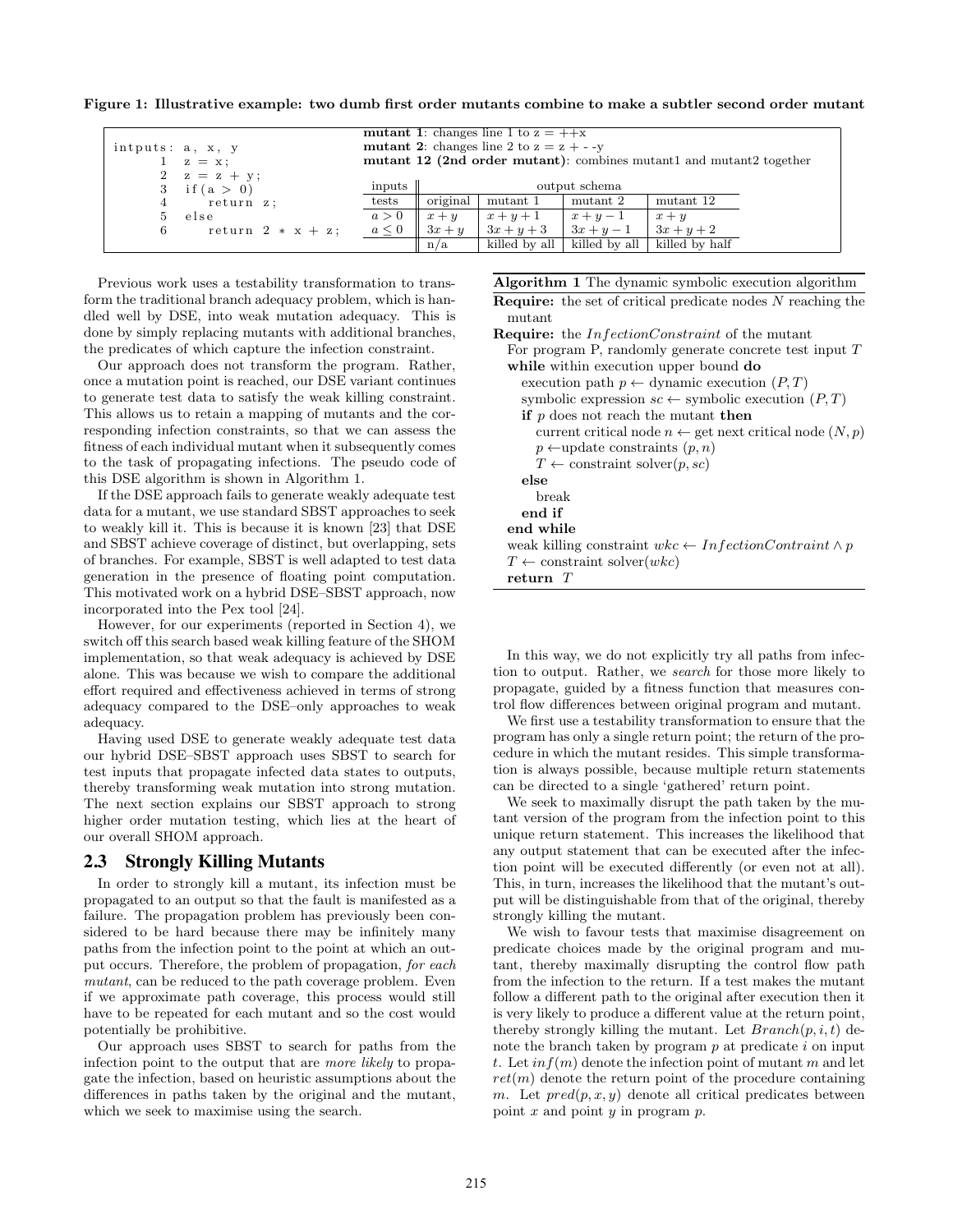We define the decision function  $d$  for program  $p$  and mutant  $m$  at predicate  $i$  on input  $t$  as follows:

$$
d(p, m, i, t) = \begin{cases} 1 & \text{if Branch}(p, i, t) = Branch(m, i, t) \\ 0 & \text{if Branch}(p, i, t) \neq Branch(m, i, t) \end{cases}
$$

Our fitness  $f(p, m, t)$  of a test case t executed on a mutant  $m$  of an original program  $p$  is defined to maximise the average 'predicate disagreement' between m and p:

$$
f(p,m,t) = \frac{\sum_{i \in Pred(m,inf(m),ret(m))} d(p,m,i,t)}{n}
$$

Recent results [18] have demonstrated that random restart hill climbing provides an effective and efficient way to generate test data using SBST. Motivated by this finding, we use a random re-start hill climbing algorithm to search for the test inputs that propagate the infection, as shown in Algorithm 2. However, the particular choice of SBST algorithm is a parameter to our approach and a pluggable component to its implementation.

#### **2.4 Preserving Weak Adequacy Using Constrained Search**

Our representation and move operations are designed to guarantee that the previously obtained reachability and infection constraints are also satisfied by any candidate input we consider during the SBST phase of our overall approach. To do this we represent an individual candidate solution to the problem of killing a mutant as a conjunction of constraints. This conjunction starts off as the reachability and infection constraints, to which we may subsequently only ever add additional conjuncts during the search process.

In order to express a potential move to a new test input in the search, we add an extra conjunct to the current constraint, representing the result in Conjunctive Normal Form (CNF). In this way we can only ever consider weakly killing test cases. The constraint solver is used to generate a candidate using the extended CNF consisting of the weakly killing constraint plus some candidate new constraint. The test input generated by the constraint solver is then evaluated for fitness and, if it improves fitness, it becomes the new current solution in the hill climb.

Our 'constrained search' approach to searching for test data is a novel aspect of our mutant killing technique that has not been used in any previous work on SBST. It may find other applications in more general work on SBST outside the domain of mutation testing. It allows us to combine constraint solving and SBST in a manner that preserves the value captured by the constraints, while extending it to achieve some additional aspiration using search.

#### **3. SHOM IMPLEMENTATION**

Figure 2 depicts the architecture of SHOM, the implementation of our hybrid DSE–SBST approach to Strong Higher Order Mutation. To compute adequacy scores we use the tool MiLu[20, 21]. MiLu is a higher order mutant generation and assessment tool that supports general purpose first and higher order mutant generation for C. We used the subset of the Agrawal et al.'s 77 C mutation operators [1] that fall into the widely studied 'selective' mutation operators, defined and studied first by Offutt el al. [33]. We use our own implementation of the DSE phase so that we could extend it to include the subsequent SBST phase.

#### Algorithm 2 Out hill climbing algorithm

```
Require: A weak killing test T
Require: The weak killing constraint wkc
  if T kills the mutant strongly then
    return T
  else
    while current evaluation < max evaluation do
       NeighboursTests \leftarrow neighbours(T)for all t in NeighboursTests do
         if t kills the mutant strongly then
           return tend if
         for all t in NeighboursTests do
           if fitness(t) > best fitness then
              BestTest \leftarrow tbestfitness \leftarrow fitness(BestTest)end if
         end for
         if bestfitness < fitness(T) then
            T \leftarrow get a weak killing test T
         else
           T \leftarrow BestTestend if
       end for
    end while
  end if
```
We use the CIL transformation system [29] to pre-process the program and its mutants for the DSE and SBST phases of our implementation. However, this is merely a testability transformation that reduces constraint and path analysis effort. It does not alter the semantics of the program under test, nor does it affect the test adequacy criteria involved. As illustrated in Figure 2, the test data generated using our approach is evaluated on the mutants generated by MiLu, not the transformed versions.

Three transformation steps are performed. We first simplify the expressions denoting array indeces and other memory access operators. In this step, additional temporary variables are introduced to hold intermediate values for complex memory expressions which involve more than one memory reference. After this step, the lvalue of the simplified expression only contains a memory constructor. This simplifies our subsequent static analysis and dynamic symbolic , execution, by reducing the number of cases that have to be considered.

We also use CIL's standard transformations to simplify loop and switch statements, reducing all such control flow constructs to a simple canonical form, consisting of conditionals and branches. Once again, this leaves the semantics of the original unaltered, but eases the subsequent downstream analyses that we perform.

Finally, we transform each procedure to an equivalent single–entry/single–exit version, so that it contains exactly one single return statement, to which we seek to propagate the infection of all mutants that lie inside that procedure. As explained in the previous section, this simplifies strong mutation testing, since it means that our SBST phase need only consider a single exit node. For this single exist node, SBST seeks inputs that cause execution to flow from the infection point along a maximally disrupted control flow path to the exit node.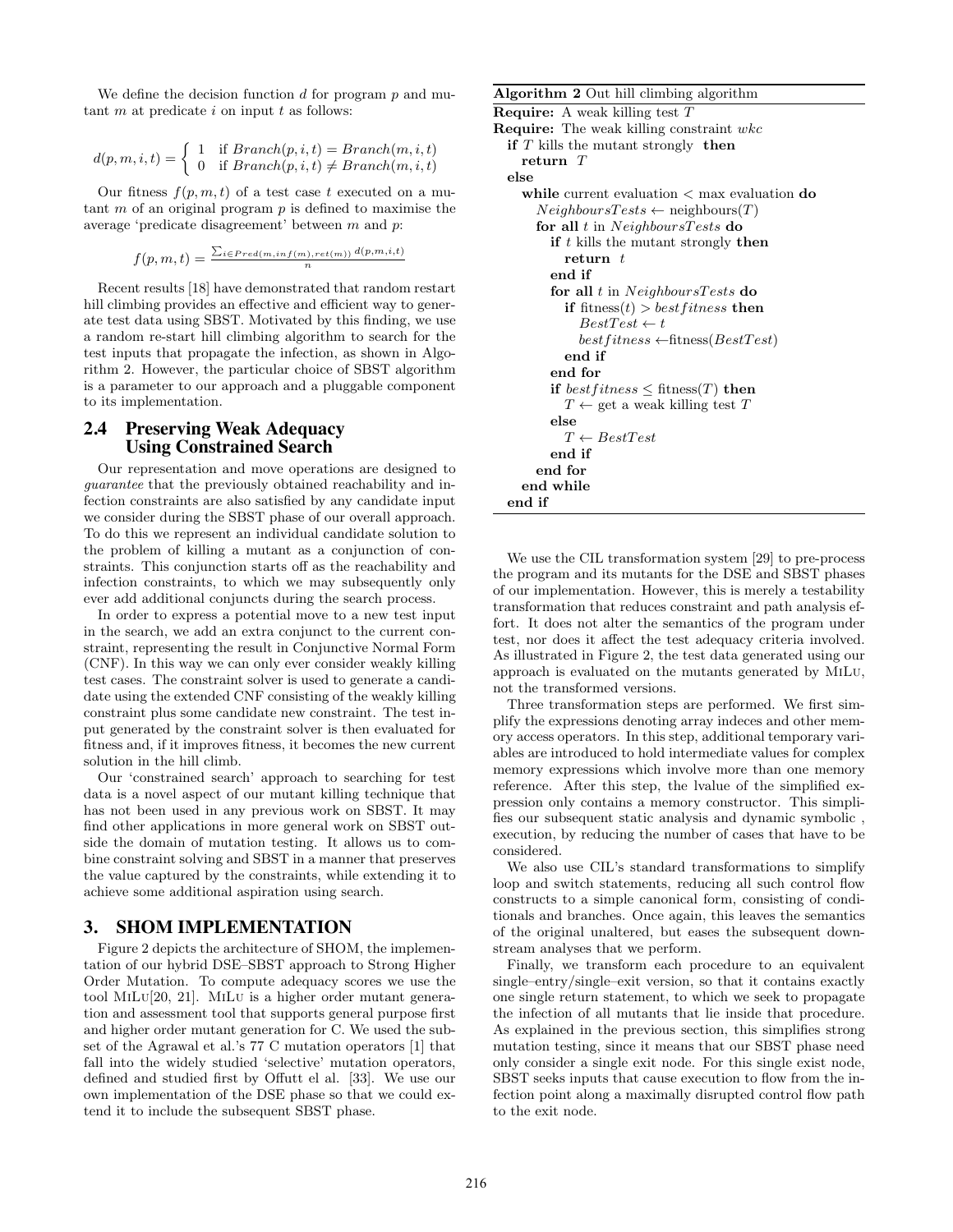We also use CIL to perform our control dependence analysis. This collects the critical predicate nodes for each mutant, used to form the reachability and infection conditions. The dependence analysis is also used to identify those predicates for which SBST seeks to cause the mutant and original to disagree from infection to return.

The constraints for reachability and infection are represented in Conjunctive Normal Form. SHOM uses the Yices constraint solver [10] to solve these constraints. Yices is a Satisfiability Modulo Theories (SMT) constraint solver that uses a collection of advanced constraint solving techniques to find a satisfying assignment of values to variables in formulæ. We use it to satisfy the constraints for reachability and infection. Yices was chosen for two reasons:

1. Yices provides a C language application interface. This is necessary since we cannot simply use constraint solving as a 'black box' component. While this is possible for weak mutation killing techniques that simply use testability transformation to reformulate weak mutation as branch coverage, it is not possible for strong mutation. For strong mutation we require control over exactly which constraints need to be satisfied at each part of the overall SHOM process.

2. Yices provides state-of-the-art constraint solving. It supports a wide range of constraints, including linear expressions, scalar types, recursive datatypes, tuples, records, arrays and bit-vectors, all of which can arise in the constraints found in programming languages. It won first place for several of the categories of the 2005, 2006 and 2007 SMT-COMP competitions organised as part of the Computer Aided Verification Conference (CAV).



Figure 2: The SHOM Architecture. The DSE and SBST components were built from scratch. However, the DSE component delegates constraint solving to Yices [10]. It performs its analysis on transformed mutants, but all test data generated by SHOM is executed and evaluated by MiLu[20]. Transformation is performed CIL [29].

#### **4. EMPIRICAL STUDY**

In our studies we consider, separately, first order mutation and higher order mutation, because first order mutation has been the subject of previous work, while no other previous study has considered test data generation to kill higher order mutants. We consider only second order mutants and, for larger programs, only sets of randomized samples from the set of all possible second order mutants. Sampling is required because of the infeasibility of considering all higher order mutants due to the explosion in mutant numbers that occurs at higher orders.

## **4.1 Subject Programs Studied**

We applied SHOM to the example subjects in Tables 2 and 3. The examples in Table 2 are non-trivial real world programs. Four are modules from closed source industrial production code. Two of these, DeFroster and F1, come from Daimler and are used in automative control systems for a rear window defrosting system and an engine controller respectively and have been used in previous studies [14]. The other two, Hash and Buff, come from ABB and are used in robot controller systems.

We cannot provide the source code for these examples, because they are proprietary closed source code from industrial partners with which we have Non Disclosure Agreements in place. However, to support replication and more robust evaluation, we also include three additional larger programs, for which source code is readily available.

The program Space is a widely studied interpreter for an array definition language used by the European Space Agency. It is not open source, but its code is available from the Software-artifact Infrastructure Repository (SIR) [9]. The other two programs, Gzip (v1.5) and GArray (v2.26) are both open source. Gzip is the widely used compression program. GArray is an array data structure used in the GNU Glib. All programs in this non-trivial subject set of examples are summarised in Table 2.

The second set, summarised in Table 3, contains smaller laboratory programs that have been widely studied in the literature on mutation-based test data generation. We include this set of relatively small programs to provide backward compatibility with these previously studied examples.

The set includes three programs taken from SIR that originated in the Siemens suite: Tcas is an aircraft anti-collision system. Schedule is a program that prioritises schedulers. Replace performs pattern matching and substitution.

The remainder are a sample of some of the tiny programs used in previous studies. We make no attempt to infer findings from the results obtained using these tiny examples, but include them to facilitate replication. Triangle classifies the type of a triangle by the lengths of its three edges. Bubble is the standard bubble sort algorithm. Days calculates the number of days between two given days. Find locates and sorts the input array with a given index. Mid returns the middle value of three inputs. GCD is Euclid's GCD algorithm and MinMax returns the minimum and maximum values of the input array.

#### **4.2 Mutant Generation**

Some of the programs studied perform no output. For example, many of the tiny programs simply compute a single value as their result. For such programs we need to clarify what we mean by 'output'. If we took an overly pedantic and literal definition of output, for example: 'something that appears on an output device', then all mutants of such programs would be equivalent, because no mutation can change a non-existent output. Therefore, we allow 'output' include the result of the computation returned to the environment (such as a return value or the result computed in a global variable).

For the larger programs where the code is not a support routine, but an entire program, there is no such issue. These larger programs perform output, to screen and/or files and this is monitored and compared with the output of the original to determine whether the mutant is strongly killed.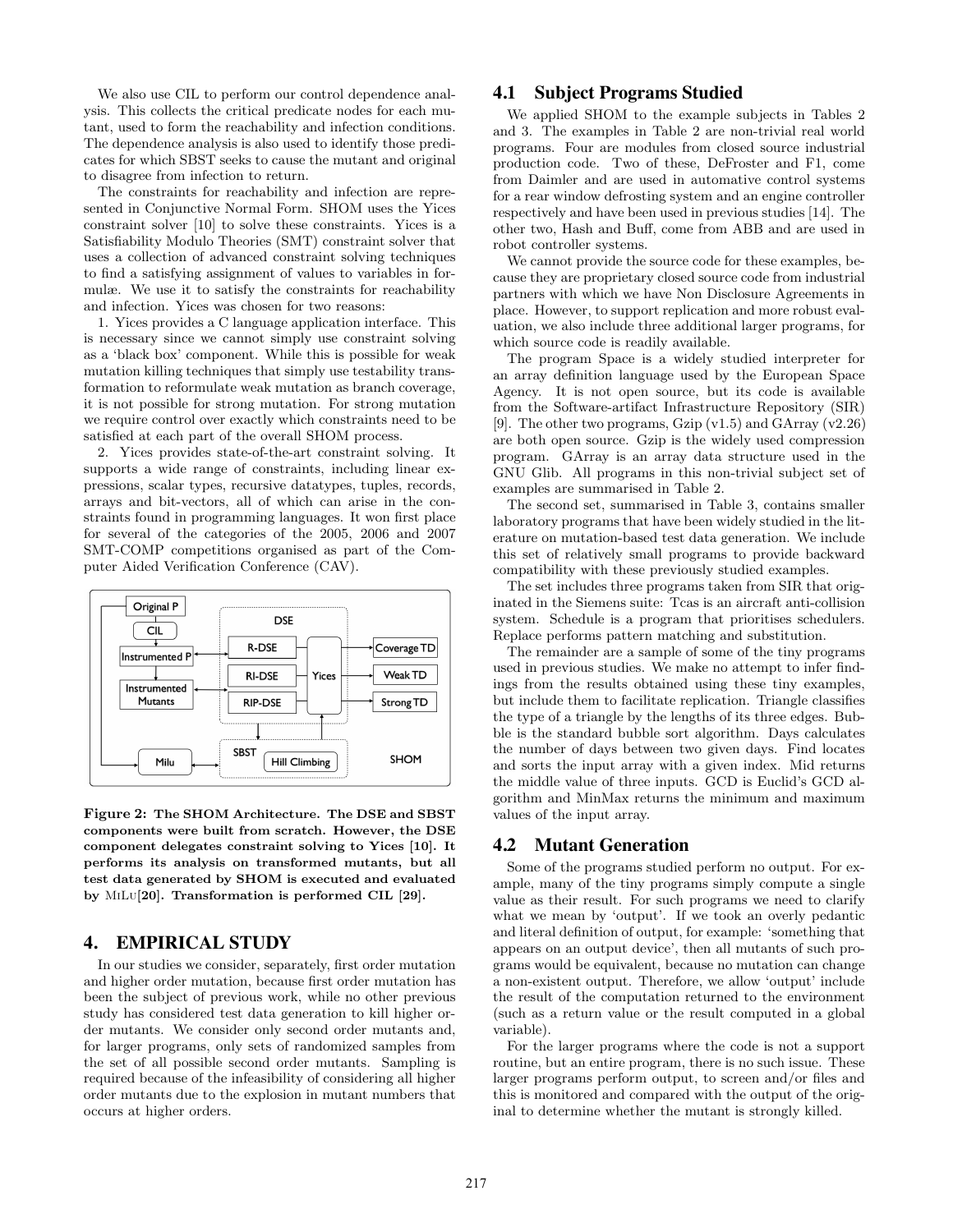#### **4.3 Research Questions**

Our study asks three research questions, which we define here, explaining how our experiments are designed to address them.

RQ1: How first-order-adequate is SHOM? To explore SHOM's test effectiveness for strong first order mutation, we compare SHOM with RI-DSE. We also report on the improvement RI-DSE achieves over R-DSE. In both cases we generate test sets for R-DSE and RI-DSE and compute the number of mutants each kills strongly and compare this to the number of mutants strongly killed by SHOM. This allows us to evaluate the degree to which a reached mutant is infected and propagates merely by reaching it using DSE and also the degree to which those mutants infected using DSE also already happen to propagate. We repeat all experiments ten times and take the average to cater for the stochastic nature of the search algorithm.

RQ2: How second-order-adequate is SHOM? The number of higher order mutants grows exponentially with the order  $k$ , presenting obvious experimental design challenges. For all of the ten programs from Table 3, the total number of second order mutants is 392,458 (which is manageable). However, for the real world programs in Table 2, the total number of second order mutants is 63,799,406 (which is unmanageable).

The quadratic increase in the number of second order mutants makes it impractical to consider all second order mutants. We therefore adopt a sampling approach. For programs with 0–4,999 second order mutants we use 100% of the mutants. For programs with 5,000–49,999 mutants, we sample 10%. For programs with 50,000–499,999 mutants, we sample 1%. For programs with 500,000–4,999,999 mutants, we sample 0.1%. For programs with 5,000,000 or more mutants, we sample 0.01%. To avoid sampling bias, we sample randomly from the set of all second order mutants. We also repeat the sampling experiment 10 times and compute the average levels of strong second order mutation adequacy achieved over all 10 samples.

To answer RQ2 we compare SHOM with RI-DSE and compare RI-DSE with R-DSE. However, there is no previous work on generating test data to kill second order mutants (either weakly or strongly). Therefore, to provide a baseline for comparison, we use the union of all test data generated for each of the two first order mutants from which the second order mutant is constructed as follows:

Suppose s is a second order mutant with constituent first order mutants  $f_1$  and  $f_2$ . We use R-DSE to generate test data to kill  $f_1$ , creating a set of test data  $d_1$ . We then use R-DSE to generate test data to kill  $f_2$ , creating a second set of test data  $d_2$ . We define the result of applying R-DSE to s to be  $d_1 \cup d_2$ . Similarly, for RI-DSE, we generate two test sets, one for each of  $f_1$  and  $f_2$  and define the test set produced by RI-DSE for s to be the union of the two.

Using this approach, R-DSE and RI-DSE should be capable, in theory, of killing all those second order mutants that are coupled to their first order constituents in a way that killing either first order mutant kills the second order mutant. However, for second order mutants where fault masking may take place, a test set that kills both constituent first order mutants it not guaranteed to kill the second order mutant.

Table 2: The 7 larger programs used in the experiments. The upper 5 are industrial programs, while the lowest 2 are open source.

| Program   | Lines      | Func-          | <b>Branches</b> | 1st     | 2nd        |
|-----------|------------|----------------|-----------------|---------|------------|
| Name      | Of         | tions          |                 | order   | order      |
|           | $\rm Code$ |                |                 | mutants | mutants    |
| DeFroster | 237        | $\overline{2}$ | 76              | 215     | 22,732     |
| F2        | 511        |                | 42              | 212     | 22,113     |
| Hash      | 1.011      | 12             | 76              | 465     | 107,211    |
| Space     | 9,564      | 136            | 1,190           | 4,410   | 9,715,606  |
| Buff      | 1,371      | 14             | 182             | 1,544   | 1,189,040  |
| GArray    | 808        | 58             | 17              | 1,363   | 926,286    |
| Gzip      | 7,933      | 97             | 1,717           | 10,182  | 51,816,418 |

Table 3: 10 smaller programs included for backward compatibility with previous studies.

| Program       | Lines | Func- | <b>Branches</b> | 1st     | 2nd     |
|---------------|-------|-------|-----------------|---------|---------|
| Name          | Of    | tions |                 | order   | order   |
|               | Code  |       |                 | mutants | mutants |
| Triangle      | 88    |       | 32              | 253     | 31,522  |
| <b>Bubble</b> | 35    |       | 6               | 80      | 3,032   |
| Days          | 86    | 1     | 28              | 242     | 28,849  |
| Find          | 88    | 1     | 22              | 201     | 19,791  |
| Mid           | 43    | 1     | 10              | 65      | 1,970   |
| GCD           | 43    |       | 6               | 73      | 2,526   |
| MinMax        | 44    | 1     | 6               | 39      | 657     |
| Tcas          | 166   | 8     | 66              | 223     | 24,496  |
| Replace       | 595   | 23    | 176             | 714     | 253,585 |
| Schedule      | 425   | 18    | 66              | 230     | 26,000  |

RQ3: How efficient is the SHOM data generation approach? The efficiency was measured using both the elapsed time for test data generation and the number of fitness evaluations required. Again, to cope with the stochastic nature of the search process, each experiment was repeated ten times and averages are reported.

The time was recorded using the Linux time utility. This is the elapsed time, so it includes all time taken to generate mutants, test data and to run test data on the program under test. As such, the timing information denotes a worst case upper bound on the total amount of time a tester would be expected to wait for test data to be produced by each technique. The experiments we undertaken on a Macbook pro laptop with Intel Duo2 2.6 GHz CPU, 4GB Memory in the Ubuntu 10.10 operating system.

#### **5. RESULTS AND ANALYSIS**

In this section we present the answer to each research question in turn, indicating how the results answer each. We consider strong first order effectiveness, followed by strong second order effectiveness and finally report on the efficiency of the SHOM implementation.

#### **5.1 SHOM's First Order Adequacy**

The results relating to RQ1 are summarised in Table 4. Answer to RQ1: As can be seen, SHOM produces increases in strong first order mutation adequacy compared to RI-DSE, which in turn produces noticable improvements on the strong adequacy achieved by R-DSE. For the smaller programs, the improvement in strong adequacy achieved by both RI-DSE and SHOM is less notable than it is for the larger programs.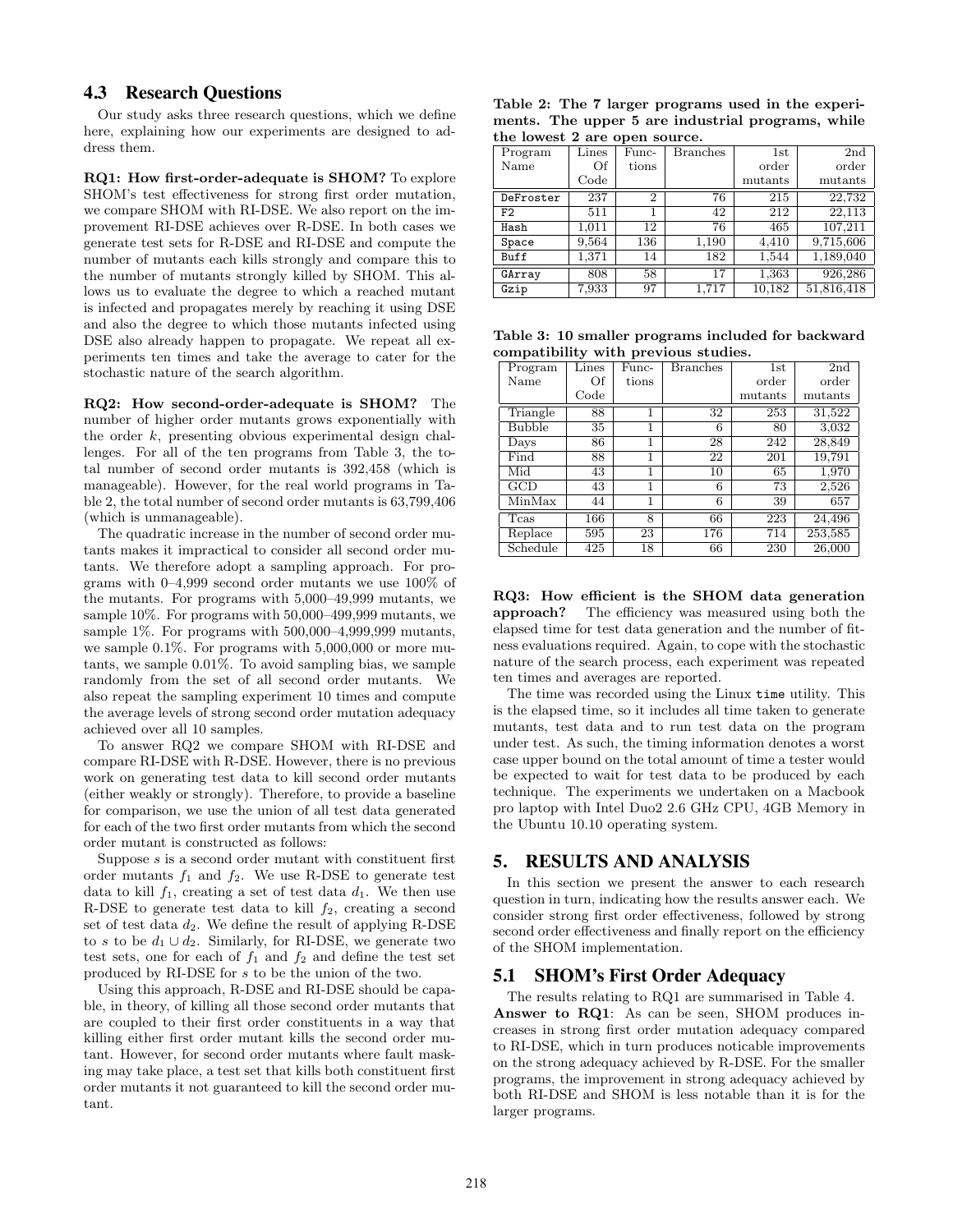Table 4: The complete results for all experiments. Columns labelled 'R-DSE' and 'RI-DSE' report, as percentages, the strong adequacy achieved by R-DSE and RI-DSE respectively for 1st and 2nd order mutants. Of the four columns labelled RI-DSE, the second two columns report the percentage of mutants left unkilled by R-DSE which are killed by RI-DSE. The four columns labelled 'SHOM' report the strong adequacy achieved by our new approach SHOM. The figures in the first two columns for SHOM report the average percentage of first and second order mutants killed over ten runs. The parenthetic numbers report the standard deviation. The figures in the second two columns for SHOM report the average percentage improvement of SHOM over RI-DSE for first and second order mutation. In these two columns the parenthetic numbers report the number of runs, out of ten, for which SHOM outperformed RI-DSE. The two columns labelled 'Time' report the average time taken by SHOM (in minutes). The final two columns, labelled 'Fitness' report the average number of kilo fitness evaluations required.

|                           |                  | $R$ -DSE $%$    | $R$ I-DSE $%$   |                            |                 | SHOM %         |                              |                                     |                      | Time                                                 |       | Fitness                   |                 |                 |
|---------------------------|------------------|-----------------|-----------------|----------------------------|-----------------|----------------|------------------------------|-------------------------------------|----------------------|------------------------------------------------------|-------|---------------------------|-----------------|-----------------|
| Program                   |                  | Order           |                 | Order                      | Imp.            | on $\bf R$     | Order                        | [Std.]                              |                      | Imp. on $\mathbf{RI}$ (#<br>$\overline{\text{wins}}$ |       | $\overline{\text{Order}}$ |                 | Order           |
|                           | $_{\rm 1st}$     | $_{\rm 2nd}$    | $_{\rm 1st}$    | 2nd                        | $_{\rm 1st}$    | 2nd            | $_{\rm 1st}$                 | 2nd                                 | 1st                  | 2nd                                                  | 1st   | $_{\rm 2nd}$              | $_{\rm 1st}$    | 2nd             |
| Triangle                  | 48               | 49              | 59              | 61                         | 21              | 24             | (1.6)<br>62                  | (3.8)<br>67                         | 7(10)                | $1\overline{5}$<br>$^{\prime}10)$                    | 13    | 102                       | 3               | 17              |
| <b>Bubble</b>             | 76               | $\overline{77}$ | $\overline{76}$ | $\overline{7}\overline{7}$ | $\Omega$        | 0              | 76<br>(0.0)                  | $\overline{7}\overline{7}$<br>(0.0) | (0)                  | 0(0)                                                 | 22    | 141                       | 0.2             | 8               |
| Days                      | 62               | 66              | 64              | 68                         | 5               | 6              | 65<br>(0.5)                  | 72<br>(2.6)                         | 3(10)                | $^{\prime}10)$<br>13                                 | 14    | 114                       | 5               | 13              |
| Find                      | 64               | 59              | 69              | 60                         | 14              | $\overline{2}$ | 69<br>$\left(0.0\right)$     | 61<br>(0.2)                         | (0)                  | 3(10)                                                | 28    | 191                       | $\overline{2}$  | 9               |
| Mid                       | 65               | 62              | 66              | 73                         | 3               | 29             | 82<br>4.2                    | 82<br>(2.3)                         | 47(<br>(10)          | $\left(10\right)$<br>33                              | 6     | 48                        | 0.3             | 4               |
| $\overline{\mathrm{GCD}}$ | $\overline{71}$  | 73              | 73              | 82                         | 7               | 33             | 73<br>(0.0)                  | 82<br>(0.0)                         | 0(0)                 | 0(0)                                                 | 12    | 88                        | 0.2             | 5               |
| MinMax                    | 75               | 64              | 77              | 75                         | 8               | 31             | 77<br>$\left(0.0\right)$     | 76<br>(0.2)                         | (0)                  | $10^{\circ}$<br>4 (                                  | 22    | 84                        | 0.1             | 3               |
| Tcas                      | 42               | 55              | 54              | $\overline{6}7$            | 21              | 27             | 62<br>2.                     | 69<br>(9.1)                         | 17<br>(10)           | 6(10)                                                | 48    | 172                       | 3               | 12              |
| Replace                   | 46               | 42              | 53              | 56                         | 13              | 24             | $^{\prime}2.2$<br>72         | 77<br>11.5                          | (10)<br>40           | $^{\prime}10^{\prime}$<br>48                         | 200   | 272                       | 8               | 18              |
| Schedule                  | $55\overline{5}$ | $\overline{57}$ | $\overline{57}$ | 62                         | 4               | 12             | (5.4)<br>69                  | (7.2)<br>70                         | 28<br>(10)           | (10)<br>21                                           | 110   | $\overline{202}$          | 4               | $\overline{15}$ |
| Hash                      | 51               | 54              | 56              | 61                         | 10              | 15             | 63<br>$^{\prime}2.9^{\cdot}$ | 64<br>(3.5)                         | (10)<br>16           | 8 (<br>(10)                                          | 81    | 128                       | 5               | 8               |
| Buff                      | 63               | 64              | $\overline{71}$ | 73                         | 22              | 25             | 82<br>6.1                    | 85<br>(6.5)                         | 38<br>(10)           | $^{\prime}10^{\prime}$<br>44                         | 152   | 176                       | $1\overline{1}$ | ⇁               |
| GArray                    | 64               | 68              | 77              | 81                         | $\overline{36}$ | 41             | 82<br>(3.7                   | 86<br>(5.7)                         | 22<br>(10)           | 26<br>$^{\prime}10^{\prime}$                         | 95    | 131                       | $\overline{2}$  | 3               |
| DeFroster                 | 53               | $\overline{55}$ | 62              | 63                         | 19              | 18             | 66<br>$^{'}2.1$              | 68<br>(4.0)                         | $^{\prime}10)$<br>11 | $^{\prime}10^{\prime}$<br>14                         | 102   | 272                       | $\overline{2}$  | $\overline{11}$ |
| F2                        | 44               | 44              | 63              | 60                         | 34              | 29             | 66<br>.2                     | 67<br>(8.4)                         | $^{\prime}10)$<br>8. | 18<br>$^{\prime}10^{\prime}$                         | 122   | 321                       | $\overline{2}$  | 14              |
| Space                     | 30               | 32              | 46              | 51                         | 23              | 28             | 52<br>$2.3^{\circ}$          | 57<br>12.2)                         | (10)<br>11           | $1\overline{2}$<br>$10^{\circ}$                      | 1,423 | 884                       | 43              | 18              |
| Gzip                      | 34               | 33              | 42              | 44                         | 12              | 16             | 50<br>.5                     | 52<br>13.4                          | $10^{\circ}$<br>14   | $^{\prime}10^{\prime}$<br>14                         | 2,762 | 1,794                     | 92              | 64              |
| Average                   | $\overline{55}$  | 56              | 62              | 65                         | $1\overline{5}$ | 21             | 69<br>(2.1                   | $\overline{71}$<br>(5.3)            | (7.6)<br>15          | (8.8)<br>16                                          | 307   | 301                       | $1\overline{1}$ | $\overline{13}$ |

This difference in behaviour is a further justification for including larger programs in the study of mutation-based test data generation. As we have seen, using only tiny examples may skew the results due to the relatively trivial nature of the test data generation problem for these tiny programs.

R-DSE and RI-DSE are entirely deterministic. SHOM builds on RI-DSE, but it is a randomised algorithm, so it can produce different values each time it is run. However, it is guaranteed to perform no worse than RI-DSE by construction, so we report the improvement it achieves (averaged over ten runs) together with standard deviation.

These are the first results reported for strong mutation test data generation so it is not possible to directly compare our results with previous findings, such as those in Table 1. Perhaps the closest work to ours is that of Frazer and Zeller [11].

Though Fraser and Zeller report on test data generation for Java, while we report on test data generation for C, their work is evaluated on two larger, non-trivial subjects and it achieves a form of propagation (to assertions in the program rather than outputs). Fraser and Zeller reported an overall average first order mutation score of 72% which lies between our weighted average strong first order mutation score for the whole programs (which was 59%) and that we achieved for the libraries (which is 76%).

There is a noticeable difference in the performance of all techniques for smaller and larger programs. For the smaller programs from Table 3, R-DSE is able to strongly kill between 42% and 76% of the first order mutants. RI-DSE can improve on this, but for some of the programs the test problem is so trivial that even weakly adequate test sets achieve high levels of strong mutation adequacy.

For the larger programs the results are more interesting. The behaviour of all three techniques falls into two distinct categories, depending on whether the larger program is a whole program or merely a collection of library routines to be called by some other program. Of the larger programs, Hash, Buff and GArray are each collections of routines to be called from elsewhere; these three programs consist of libraries of subordinate routines; they have no main function. The other four of the larger programs: DeFroster, F2, Space and Gzip, are invoked, in their entirety, from their main function so that the whole program is tested.

It has been known for some time [3] that whole program analyses are more challenging than inter-procedural analyses that focus on a single procedure. This is also true for test data generation. For the libraries, we need merely test each procedure in turn, thereby focusing the testing on a single procedure body rather than a whole program. The single procedure may call others in the library, so testing is still an inter-procedural activity, but it is not a 'whole program activity'.

This dichotomy between whole programs and libraries is borne out in the results. For the libraries, R-DSE is able to strongly kill between 51% and 64% of the first order mutants, whereas for the whole programs it kills between 30% to 53% of the mutants. RI-DSE improves on this, killing between 10% and 36% of the remaining mutants for the libraries and between 12% and 34% of the remaining mutants for the whole programs.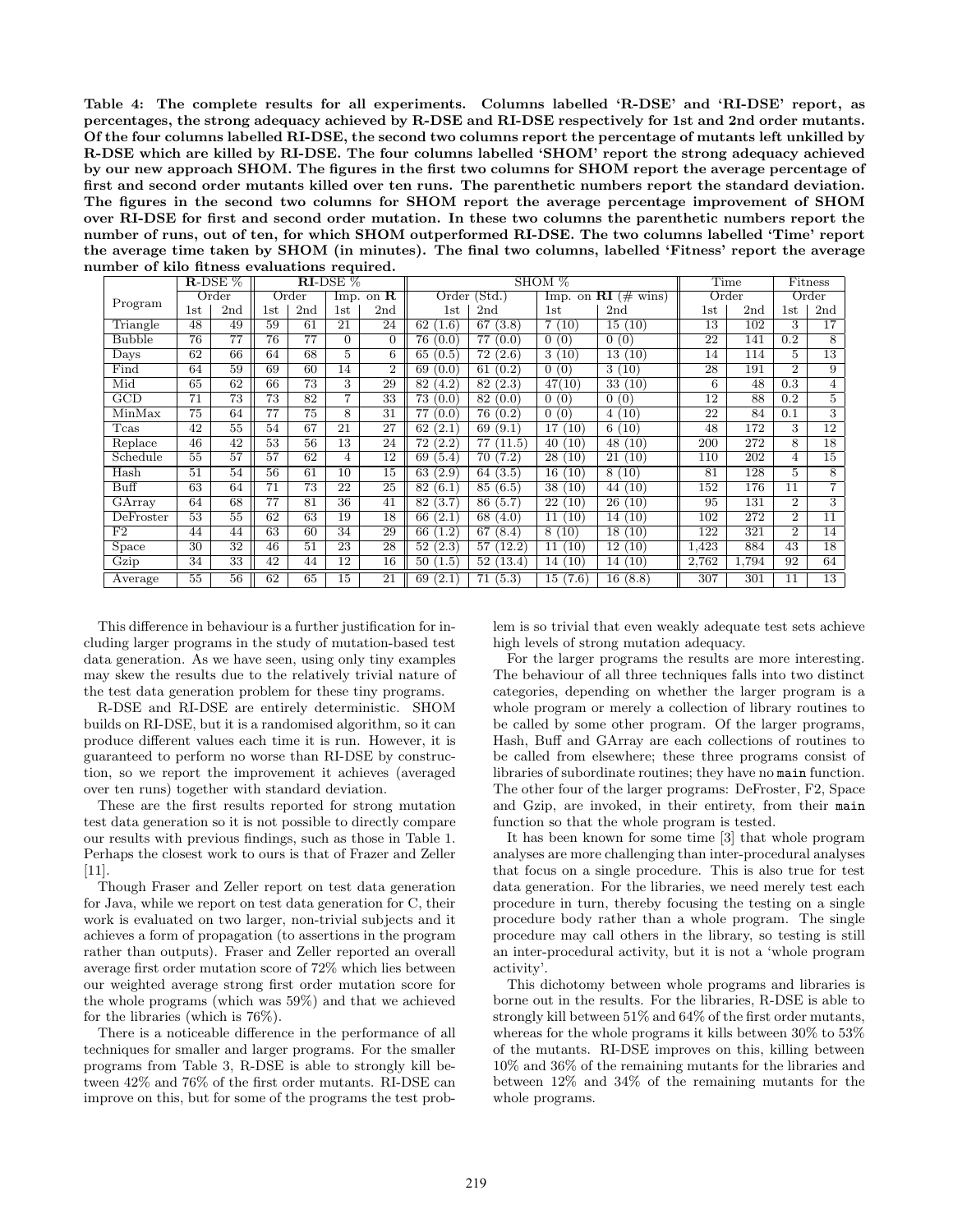SHOM further improves strong first order mutation scores in all of the larger programs studied. For the library programs it manages to kill between 16% to 38% of the remaining mutants left unkilled by RI-DSE. For the whole programs, SHOM kills between 8% and 14% of the remaining mutants unkilled by RI-DSE.

#### **5.2 SHOM's Second Order Adequacy**

As can be seen from Table 4, on average, over all programs studied, all three techniques (R-DSE, RI-DSE and SHOM) are better at killing second order mutants than first order mutants. This is to be expected since second order mutants are, in general, coupled to first order mutants [22, 25]. These are the first results reported in the literature for automated test data generation to kill second order mutants, so they provide a baseline for future work.

The results also provide a baseline against which to evaluate SHOM. Over all programs studied, it produces an improvement in strong second order adequacy over RI-DSE, which, in turn, produces an improvement over R-DSE. Once again, we report average performance for SHOM (over ten runs) and standard deviation. Note that statistical tests such as the t-test or Mann Whitney test are not suitable here: The empirical evaluation is required to determine the size of this improvement, but SHOM is *quaranteed* to perform no worse than RI-DSE by construction.

For the larger programs from Table 2, the dichotomy between libraries and whole programs is evident for second order mutation (as it is for first order mutation). For whole programs, the adequacy of all techniques is reduced compared to that for libraries. Over all larger programs, RI-DSE kills between 15% and 41% of the second order mutants left unkilled by R-DSE, while SHOM further increases this effectiveness, killing between 8% and 44% of the mutants left unkilled by RI-DSE

#### **5.3 SHOM's Efficiency**

Table 4 reports the number of fitness evaluations and time required to kill all mutants. The number of fitness evaluations required is not dissimilar to that required for branch coverage of similar sized programs using search based techniques [2], so performance can be expected to be in line with previous work on SBST.

For the practicing software tester, the number of fitness evaluations, though machine-independent, will be of less interest; the results for the time taken to find an adequate test set are more important. The largest of the programs previously studied for mutation-based test data generation with C are the Siemen's suite examples (Schedule, Replace and Tcas from Table 3). For these programs we are able to generate a weakly killing test set in seconds.

It is not possible for us to compare these findings with the previously reported results from the literature on mutant test data generation for C. This is because the relevant papers for which a comparison would be meaningful reported in detail upon only the effectiveness (mutation score) of the approaches on which they reported and did not report the execution time details required for a comparison.

Of course, after two decades of Moore's Law, even were timing data available then, for those older studies from the 1990s, a head-to-head time-based comparison would have been grossly unfair to the achievements of previous work. For the more recently reported results (from 2010), even

were timing data available, differences in techniques, platforms and configurations would also have made comparison problematic. In the present paper, we report on our execution times, configuration and platform details in order to support potential backward comparison in future work on strong and higher order mutation testing.

Mutation testing is generally regarded as a comparatively slow and expensive approach to testing. Despite this, it has endured through more than three decades as a research topic, perhaps because of results that demonstrate that it provides a particularly demanding test adequacy criterion and one that is attractively generic and flexible.

Given these historical perspectives, our timing findings are encouraging because they indicate that weak, strong and higher order mutation testing can all be used to generate test data within reasonable time on a standard laptop. Generation of test data by hand (the only currently available alternative for either strong or higher order mutation) would take considerably longer, and, using human effort rather than machine effort would be (perhaps prohibitively) more expensive.

#### **6. RELATED WORK**

Constraint Based Testing (CBT) was the first test data generation technique used for mutation testing. It was proposed by DeMillo and Offutt, based on the idea of control flow analysis and symbolic execution [8, 30]. Constraint based testing seeks to generate test data to kill mutants weakly by reaching and infecting mutants, thereby achieving the 'R' and 'I' of the 'RIP' framework described in Section 2. Offutt and DeMillo represent reachability as a set of path conditions, constructed using control flow analysis and symbolic execution and augment these path constraints with constraints that denote infection.

The initial approach to CBT suffered from several problems inherited from the state-of-the-art in symbolic evaluation available at the time and also from the static domain reduction technique used. It was unable to handle arrays, loops and nested expressions well. To overcome these restrictions, Offutt et al. proposed a dynamic domain reduction technique [31, 32]. The dynamic domain reduction technique uses a more sophisticated back-tracker to dynamically split domains.

Dynamic Symbolic Execution (DSE) [12, 39] is a more recent innovation that overcomes many of the limitations of traditional symbolic execution. Using DSE, non-linear path constraints are simplified by the instantiation of concrete runtime values, harvested from program execution. DSE has been used in several coverage based testing tools, such as DART [12], CUTE [39] and Pex [40].

DSE also provides a natural way to generate weakly adequate mutation-based test inputs. A simple testability transformation [15] can be used to augment the program with conditional statements, the predicates of which capture the infection constraints. By construction, covering the branches of the transformed program entails satisfying these infection constraints, thereby tranforming branch coverage into weak mutation coverage. This approach was first suggested by Liu et al. [26], and was implemented by Zhang et al. [42] and Papadakis et al. [36] who evaluated it on small programs, such as those found in Table 3.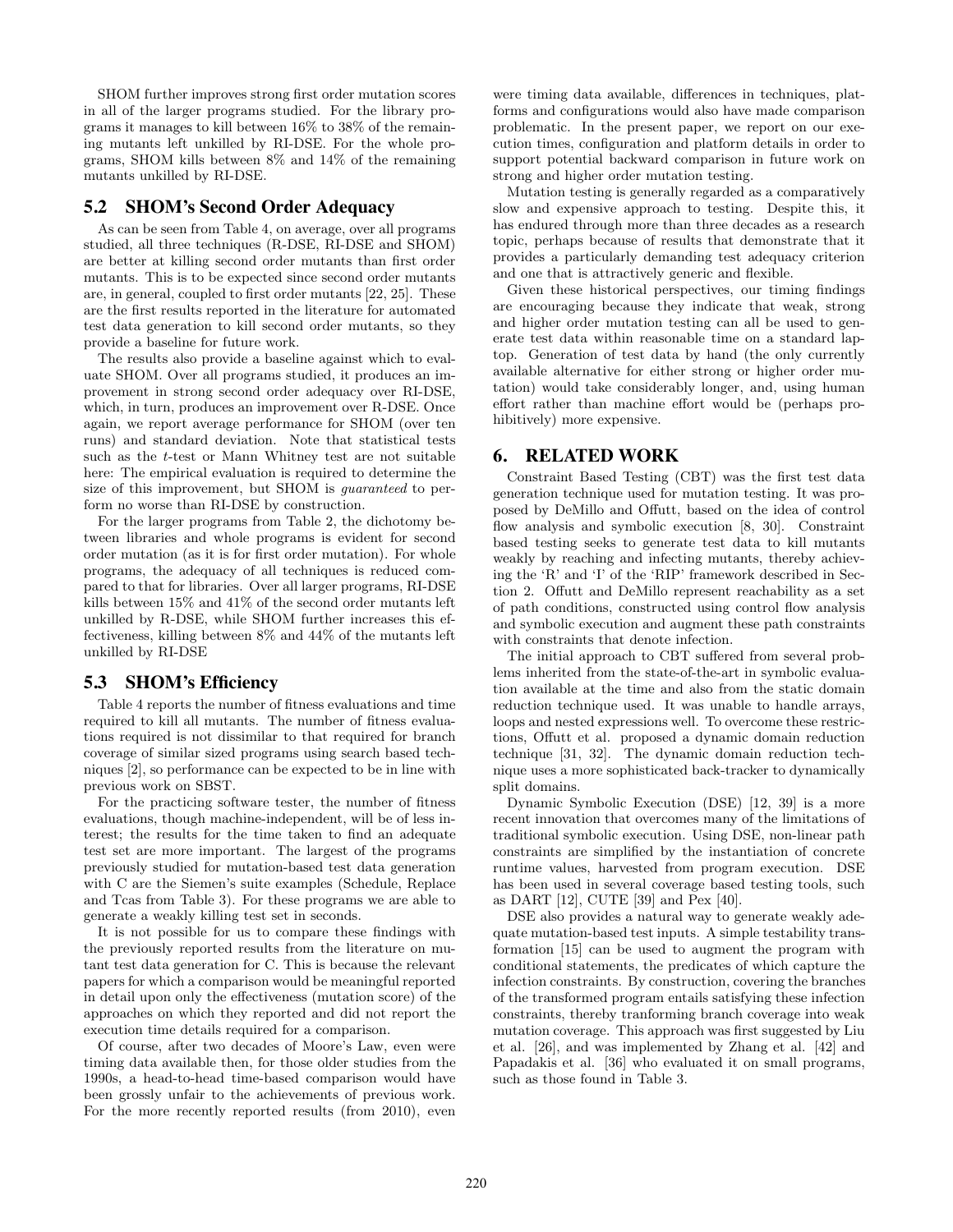Search Based Software Testing (SBST) [2, 17] has also been applied to the generation of weakly adequate mutationbased test data. Bottaci was the first to suggest using SBSE to kill mutants [6]. However, Search Based Mutation Test Generation remained unimplemented and unevaluated until the subsequent for work of Ayari et al. [4] and Fraser and Zeller [11], both of whom target Java. This previous work is not directly comparable to SHOM since SHOM targets C.

Ayari et al. evaluated their approach on small programs; essentially these are Java versions of those programs used in the previous work on mutant-based test data generation for Fortran and C, the largest of which is 70 Lines of Code. The more recent work by Fraser and Zeller reports results from a larger-scale study involving two Java programs, the larger of which contains 412 classes.

The SHOM approach introduced in this paper combines DSE and SBST. It uses DSE to achieve weak mutation adequacy and extends this with a constraint-aware search based approach that maintains weak adequacy, while seeking to propagate tests to achieve strong mutation adequacy. SHOM thus extends previous work by generating test data for strong mutation adequacy and by generating test data for higher order mutants. Like the recent work of Fraser and Zeller on Java, SHOM is evaluated on much larger examples; an order of magnitude larger than previous work on mutant-based test data generation for C.

# **7. CONCLUSIONS**

In this paper we introduced a hybrid DSE and SBST approach to generate strongly adequate test data to kill first and higher order mutants. We implemented our approach in a tool called SHOM. We also implemented the two previously published approaches, based on reachability alone and reachability together with infection and used these implementations to evaluate our approach on 17 example programs. Our results show that SHOM is able to achieve higher levels of strong mutation coverage than either previously published approach for first order mutants. For second order mutants there is no previous work on test data generation so we compared our second order test sets with those composed from the union of the corresponding first order sets. Once again, SHOM was found to outperform approaches based on either reachability alone or reachability and infection.

#### **8. REFERENCES**

- [1] H. Agrawal, R. A. DeMillo, B. Hathaway, W. Hsu, W. Hsu, E. W. Krauser, R. J. Martin, A. P. Mathur, and E. Spafford. Design of Mutant Operators for the C Programming Language. Technique Report SERC-TR-41-P, Purdue University, West Lafayette, Indiana, March 1989.
- [2] S. Ali, L. C. Briand, H. Hemmati, and R. K. Panesar-Walawege. A Systematic Review of the Application and Empirical Investigation of Search-Based Test-Case Generation. IEEE Transactions on Software Engineering, 36(6):742–762, 2010.
- [3] D. C. Atkinson and W. G. Griswold. The Design of Whole-Program Analysis Tools. In International Conference on Software Engineering (ICSE '96), pages 16–27, 1996.
- [4] K. Ayari, S. Bouktif, and G. Antoniol. Automatic Mutation Test Input Data Generation via Ant Colony. In Proceedings of the Genetic and Evolutionary Computation Conference (GECCO'07), pages 1074–1081, London, England, 7-11 July 2007.
- [5] F. Belli, N. Güler, A. Hollmann, G. Suna, and E. Yõldõz. Model-Based Higher-Order Mutation Analysis. In Advances in Software Engineering, volume 117 of Communications in Computer and Information Science, pages 164–173. Springer Berlin Heidelberg, 2010.
- [6] L. Bottaci. A genetic algorithm fitness function for mutation testing. In Proceedings of the 8th Wrokshop on Software Engineering using Metaheuristic INovative Algorithms (SEMINAL'01), pages 3–7, 2001.
- [7] R. A. DeMillo, R. J. Lipton, and F. G. Sayward. Hints on Test Data Selection: Help for the Practicing Programmer. Computer, 11(4):34–41, April 1978.
- [8] R. A. DeMillo and A. J. Offutt. Constraint-Based Automatic Test Data Generation. IEEE Transactions on Software Engineering, 17(9):900–910, September 1991.
- [9] H. Do, S. Elbaum, and G. Rothermel. Supporting Controlled Experimentation with Testing Techniques: An Infrastructure and its Potential Impact. Empirical Software Engineering, 10(4):405 – 435, Oct. 2005.
- [10] B. Dutertre and L. M. de Moura. A Fast Linear-Arithmetic Solver for DPLL(T). In Proceedings of the 18th International Conference on Computer Aided Verification (CAV'06), pages 81-94, 2006.
- [11] G. Fraser and A. Zeller. Mutation-driven generation of unit tests and oracles. In Proceedings of the 19th International Symposium on Software Testing and Analysis (ISSTA'10), pages 147–158, Trento, Italy, 12-16 July ISSTA '10. ACM.
- [12] P. Godefroid, N. Klarlund, and K. Sen. DART: Directed Automated Random Testing. In Proceedings of the 2005 ACM SIGPLAN Conference on Programming Language Design and Implementation  $(PLDI'05)$ , volume 40 of 6, pages 213–223, Chicago, Illinois, USA, 11–15 June 2005. ACM.
- [13] R. G. Hamlet. Testing Programs with the Aid of a Compiler. IEEE Transactions on Software Engineering, 3(4):279–290, July 1977.
- [14] M. Harman, Y. Hassoun, K. Lakhotia, P. McMinn, and J. Wegener. The Impact of Input Domain Reduction on Search-Based Test Data Generation. In ACM Symposium on the Foundations of Software Engineering (FSE '07), pages 155–164, Dubrovnik, Croatia, September 2007.
- [15] M. Harman, L. Hu, R. M. Hierons, J. Wegener, H. Sthamer, A. Baresel, and M. Roper. Testability Transformation. IEEE Transactions on Software Engineering, 30(1):3–16, Jan. 2004.
- [16] M. Harman, Y. Jia, and W. B. Langdon. A Manifesto for Higher Order Mutation Testing. In Proceedings of the 5th International Workshop on Mutation Analysis  $(MUTATION'10)$ , Paris, France, 6 April 2010. IEEE Computer Society. published with Proceedings of the 3rd International Conference on Software Testing, Verification, and Validation Workshops.